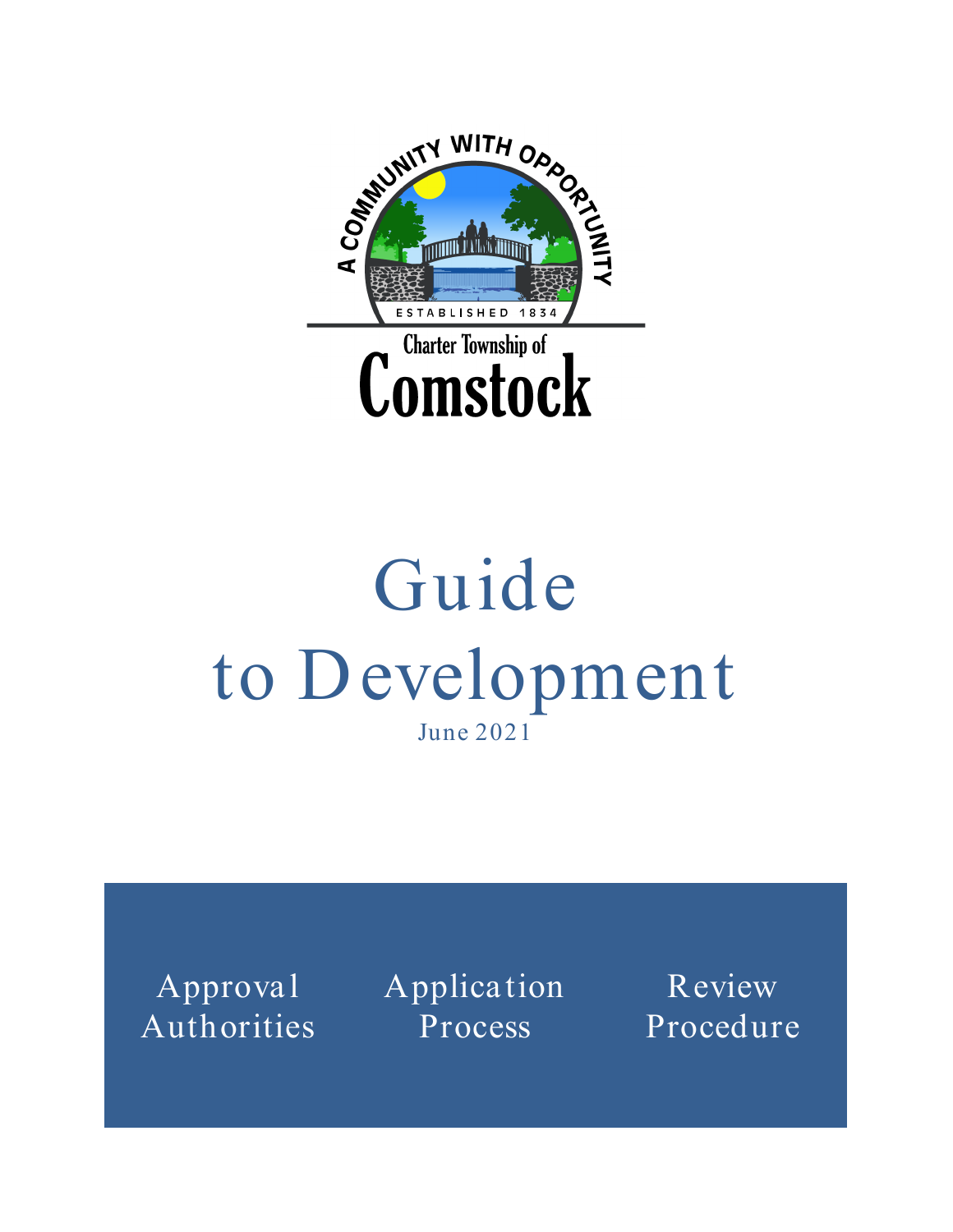### **Table of Contents**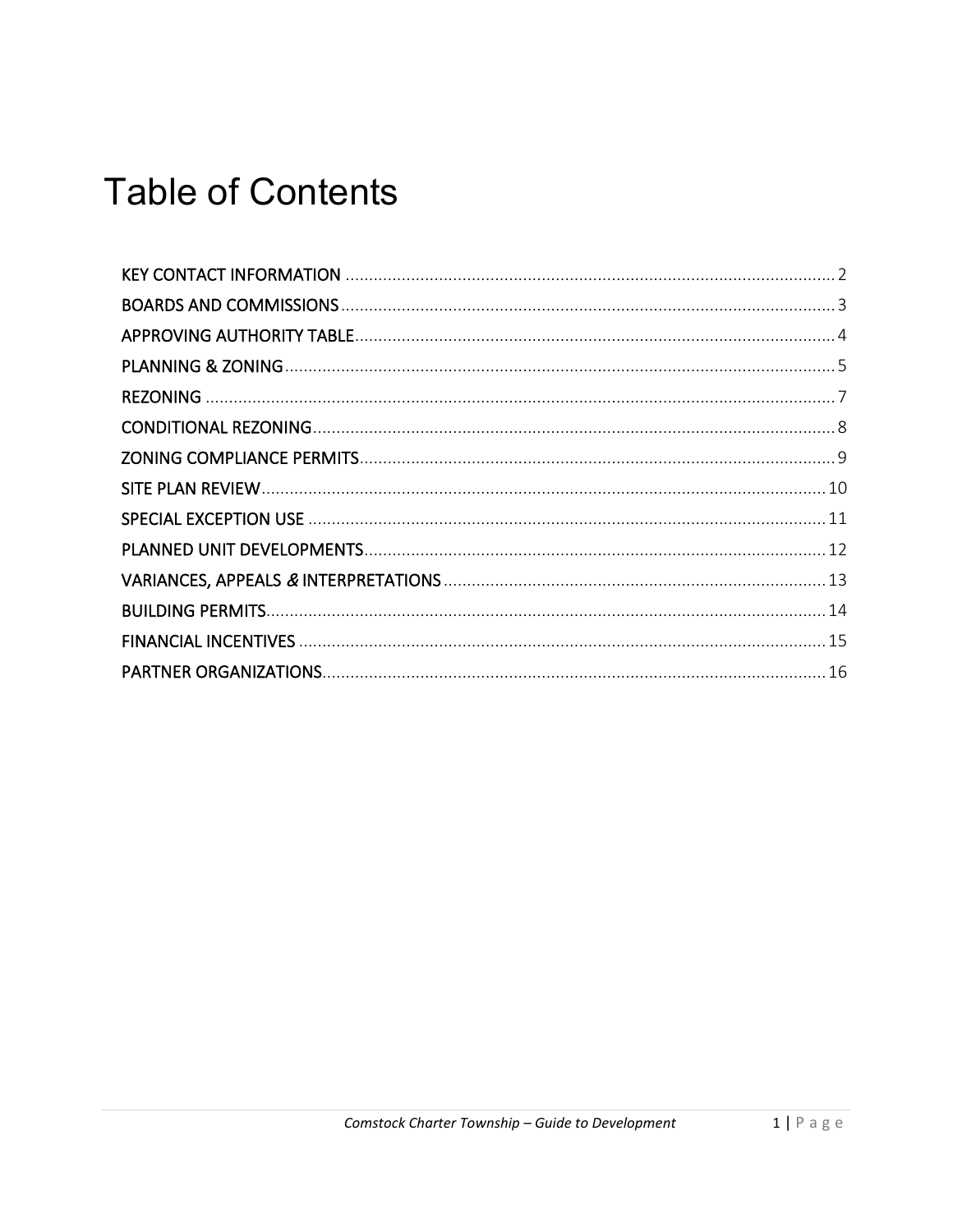### <span id="page-2-0"></span>**KEY CONTACT INFORMATION**

**\_\_\_\_\_\_\_\_\_\_\_\_\_\_\_\_\_\_\_\_\_\_\_\_\_\_\_\_\_\_\_\_**

| <b>Township Superintendent's Office</b>                                                       |
|-----------------------------------------------------------------------------------------------|
| Scott Hess, Superintendent (269) 381-2360<br>superintendent@comstockmi.gov                    |
| <b>Township Supervisor's Office</b>                                                           |
| Randy Thompson, Supervisor (269) 381-2360<br>supervisor@comstockmi.gov                        |
| <b>Planning &amp; Zoning, Downtown Development Authority</b>                                  |
|                                                                                               |
| Jodi Stefforia, Community Development Director<br>(269) 381-2360<br>jstefforia@comstockmi.gov |
| <b>Water &amp; Sewer / Treasury</b>                                                           |
|                                                                                               |
| Bret Padgett, Township Treasurer<br>$(269)$ 381-2360<br>bpadgett@comstockmi.gov               |
|                                                                                               |
| <b>Kalamazoo Area Building Authority</b>                                                      |
| Mike Alwine, Building Official (269) 216-9511<br>malwine@kaba-mi.org                          |
| <b>Fire Department</b>                                                                        |
|                                                                                               |
| mkessler@comstockmi.gov<br>Mike Kessler, Fire Marshal<br>(269) 345-9244                       |
| <b>Assessing</b>                                                                              |
|                                                                                               |
| Kevin Harris, Assessor<br>$(269)$ 381-2360<br>assessor@comstockmi.gov                         |
| <b>Clerk</b>                                                                                  |
|                                                                                               |
| Nicole Beauchamp, Township Clerk<br>(269) 381-2360<br>clerk@comstockmi.gov                    |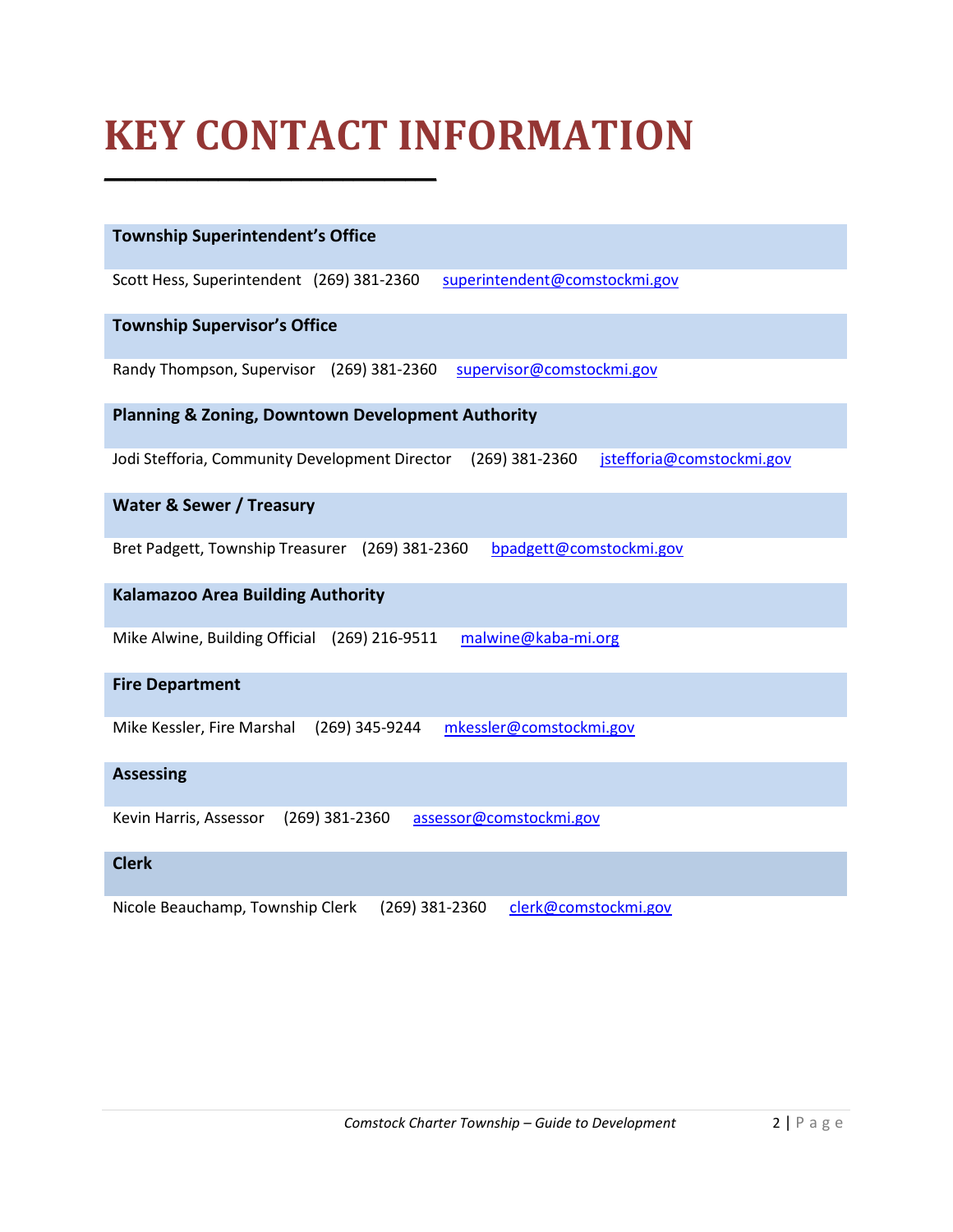### <span id="page-3-0"></span>**BOARDS AND COMMISSIONS**

**\_\_\_\_\_\_\_\_\_\_\_\_\_\_\_\_\_\_\_\_\_\_\_\_\_\_\_\_\_\_\_\_**

| <b>Township Board</b>                                                             |                                              |  |  |  |
|-----------------------------------------------------------------------------------|----------------------------------------------|--|--|--|
| Meets the 1 <sup>st</sup> and 3 <sup>rd</sup> Monday                              | Staff Liaison: Scott Hess (269) 381-2360     |  |  |  |
| <b>Planning Commission</b>                                                        |                                              |  |  |  |
| Meets 2 <sup>nd</sup> and 4 <sup>th</sup> Thursday                                | Staff Liaison: Jodi Stefforia (269) 381-2360 |  |  |  |
| <b>Downtown Development Authority</b>                                             |                                              |  |  |  |
| Meets 4 <sup>th</sup> Wednesday                                                   | Staff Liaison: Jodi Stefforia (269) 381-2360 |  |  |  |
| <b>Zoning Board of Appeals</b>                                                    |                                              |  |  |  |
| Meets 4 <sup>th</sup> Tuesday                                                     | Staff Liaison: Jodi Stefforia (269) 381-2360 |  |  |  |
| Kalamazoo Area Building Authority Board of Directors                              |                                              |  |  |  |
| Meets 3 <sup>rd</sup> Tuesday                                                     | Staff Liaison: Mike Alwine (269) 216-9511    |  |  |  |
| <b>Board of Review</b>                                                            |                                              |  |  |  |
| Meets in March, July and December. For more<br>information, see Township webpage. | Staff Liaison: Kevin Harris (269) 381-2360   |  |  |  |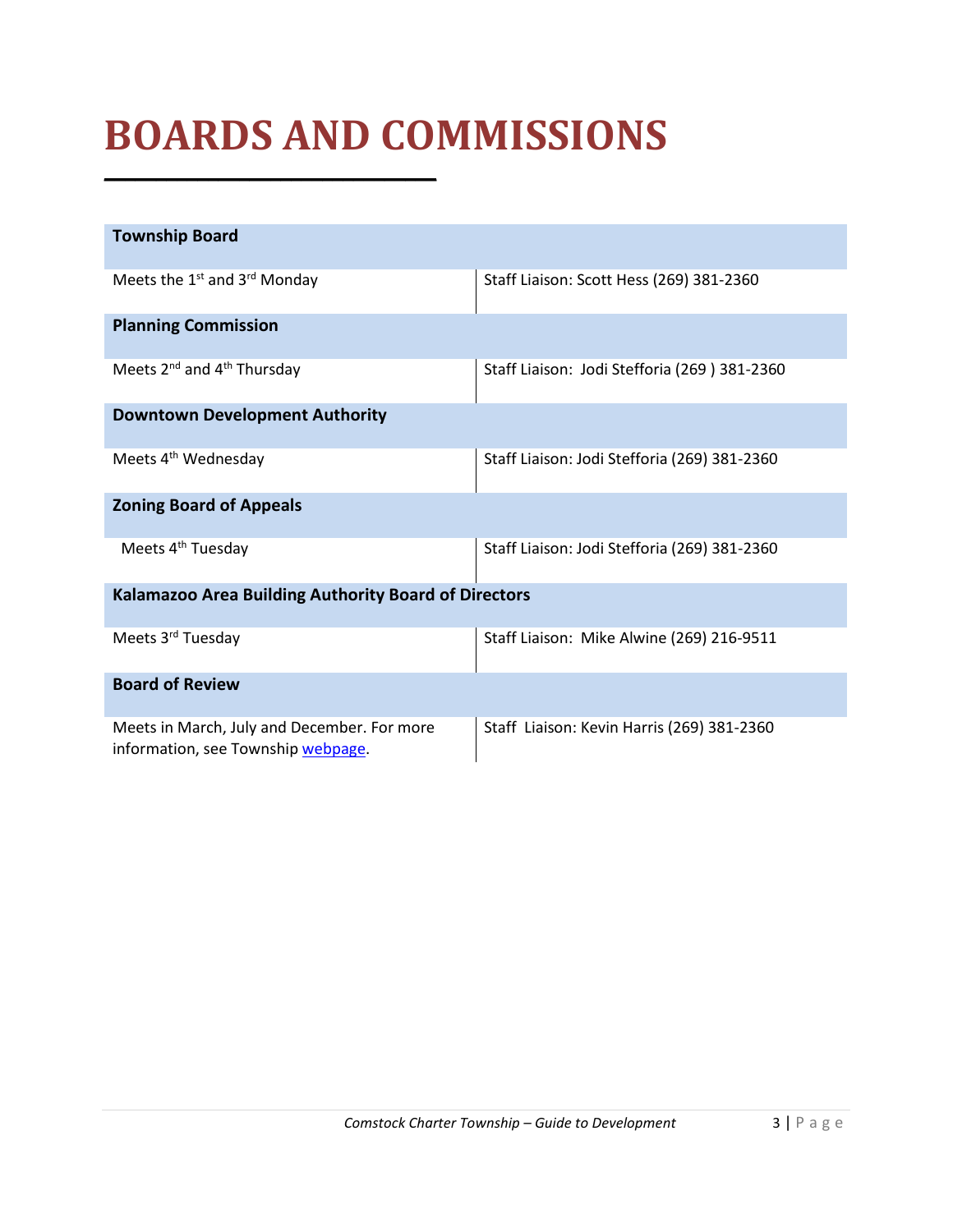## <span id="page-4-0"></span>**APPROVING AUTHORITY TABLE**

**\_\_\_\_\_\_\_\_\_\_\_\_\_\_\_\_\_\_\_\_\_\_\_\_\_\_\_\_\_\_\_\_**

It is important that resident and developers understand the role of the various boards and commissions as to who approves or denies submitted applications. While the application and approval process will be discussed with the Community Development Director at the Conceptual Review meeting, the table below provides a general view of what board/commission will be reviewing an application.

|                                                            | Zoning<br>Administrator/Community<br><b>Development Director</b> | Planning<br>Commission | Zoning<br><b>Board</b><br>of<br><b>Appeals</b> | Township<br><b>Board</b> | <b>KABA</b> |
|------------------------------------------------------------|------------------------------------------------------------------|------------------------|------------------------------------------------|--------------------------|-------------|
| <b>Zoning Compliance</b><br>Permit                         | X                                                                |                        |                                                |                          |             |
| <b>Administrative Site</b><br><b>Plan Review</b>           | X                                                                |                        |                                                |                          |             |
| <b>Site Plan Review</b>                                    | $\mathsf{x}$<br>Recommendation                                   | X<br>Approval          |                                                |                          |             |
| <b>Special Exception Use</b>                               | $\mathsf{x}$<br>Recommendation                                   | X<br>Approval          |                                                |                          |             |
| Rezoning                                                   |                                                                  | X<br>Recommendation    |                                                | $\mathsf{x}$<br>Approval |             |
| <b>Planned Unit</b><br>Development                         | $\mathsf{x}$<br>Recommendation                                   | X<br>Approval          |                                                |                          |             |
| Variance                                                   |                                                                  |                        | X                                              |                          |             |
| Appeal/Interpretation                                      |                                                                  |                        | X                                              |                          |             |
| Building, Electrical,<br>and other<br>construction permits |                                                                  |                        |                                                |                          | X           |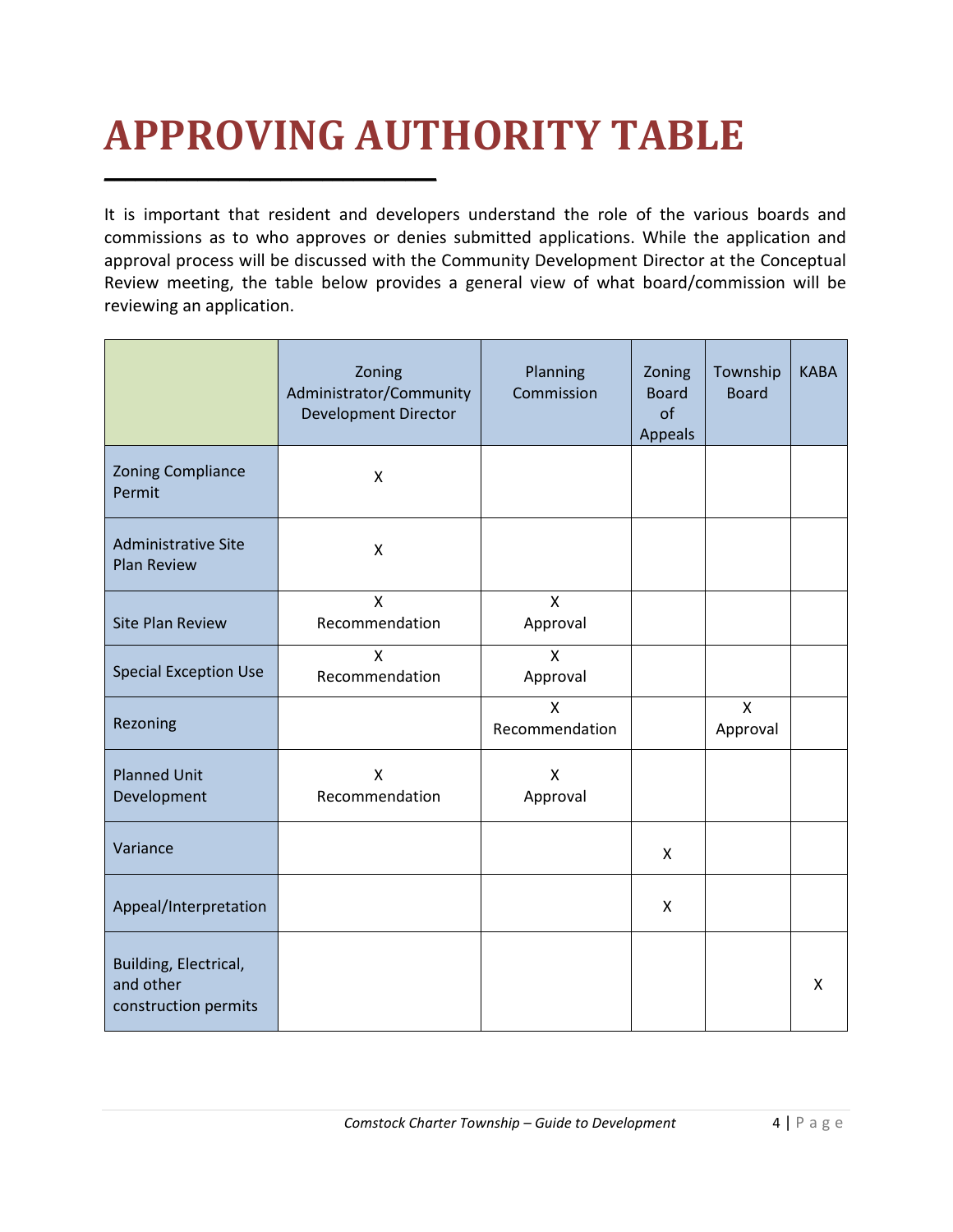### <span id="page-5-0"></span>**PLANNING & ZONING**

**\_\_\_\_\_\_\_\_\_\_\_\_\_\_\_\_\_\_\_\_\_\_\_\_\_\_\_\_\_\_\_\_**

### **Zoning Ordinance**

The Zoning Ordinance regulates the usage of properties and buildings while determining the parameters for new construction or installation in Comstock Township. Regulations can apply Township-wide or be specific to a zoning district. Please consult with the Community Development Director if you have questions about the Zoning Ordinance.

The Zoning Ordinance is easily searched by using the search tool available in the upper right corner of the webpage. Find the ordinance [here.](https://library.municode.com/mi/comstock_charter_township,_(_kalamazoo_co.)/codes/zoning?nodeId=PT300)

#### **Zoning Map**

The Zoning Map depicts the different zoning districts within Comstock Township. Please consult the Zoning Map to determine your property's zoning and the ordinance for the uses allowed and specific regulations. Click here for the [Zoning Map.](https://comstockmi.gov/wp-content/uploads/2020/10/8-5x11ZoningMap_P.pdf)

#### **Master Plan**

The Comstock Charter Township Vision 2025 Master Plan serves as an extension of the community's vision and goals for planning and future land use in the Township. The Master Plan is updated at least every 5 years to ensure that it reflects current priorities and trends.

Applications for larger projects such as a planned unit development, rezoning and special land use require compliance with the [Master Plan](https://www.comstockmi.gov/wp-content/uploads/2019/10/forviewingonlineandonacomputer-masterplanspreads08-03-16.pdf) unless circumstances warrant otherwise. It is highly encouraged for developers to review the plan to ensure the proposed project aligns with the community's vision for Comstock Township.

#### **Fee Schedule**

Th[e fee schedule,](https://comstockmi.gov/wp-content/uploads/2021/05/Planning-and-Zoning-Fee-Schedule.pdf) located on the Community Development Departmen[t page,](https://comstockmi.gov/community-development/) provides the cost for the various applications that are submitted for planning and zoning approval.

### **Planning & Zoning Application**

The [Planning & Zoning Application](https://comstockmi.gov/wp-content/uploads/2020/09/1a-Planning-and-Zoning-Application-Form-FILLABLE_Sept2020.pdf) may be used for all the applications by selecting the appropriate box(es) to identify the type of approval being sought.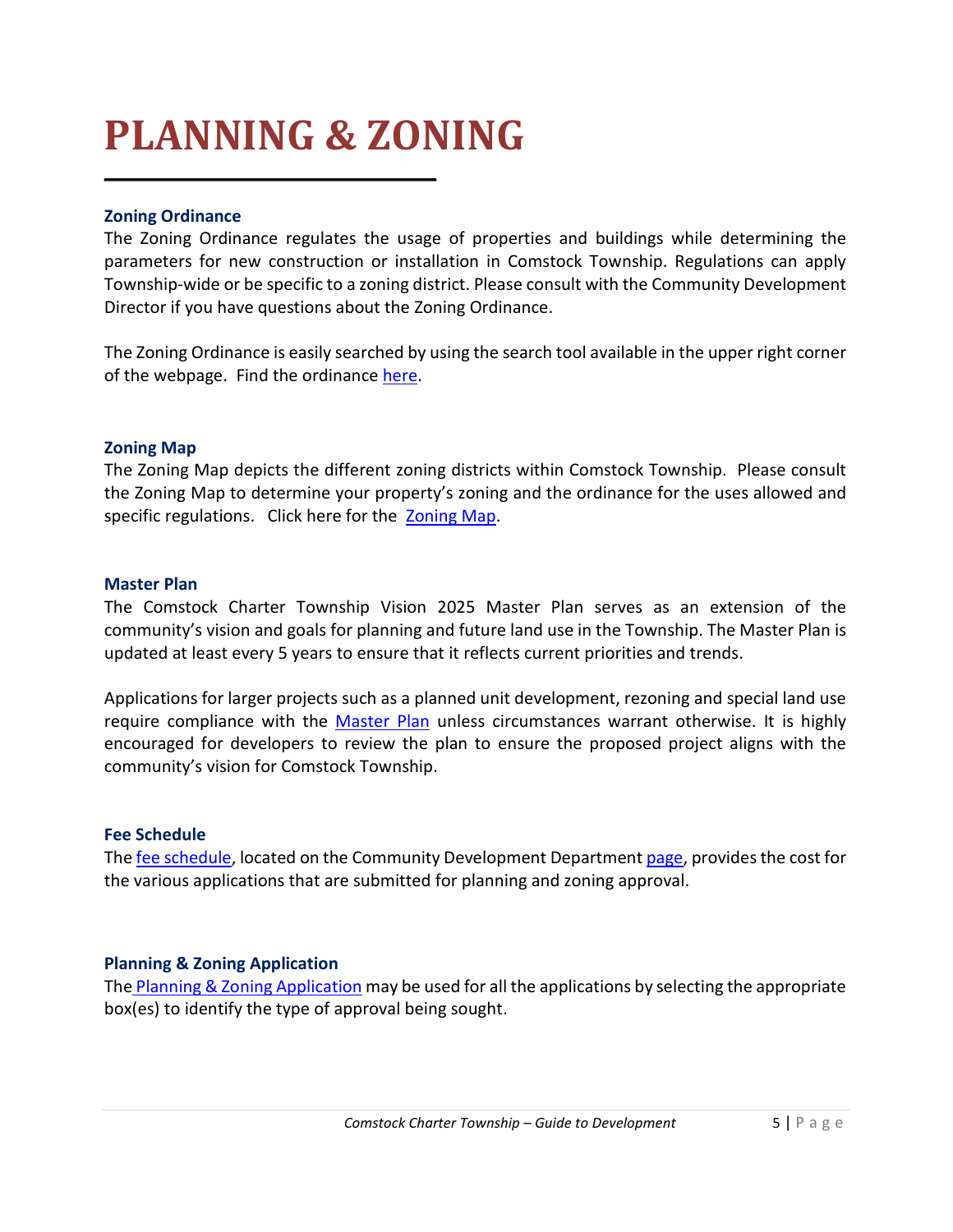#### **Conceptual Review Meetings**

While not required, a successful project planning process often begins with a pre-application [conceptual review](https://comstockmi.gov/wp-content/uploads/2020/03/Conceptual-Review-Meeting.pdf) meeting. Conceptual meetings offer an opportunity to communicate clear expectations for application submissions, informing the developer or key representative specific regulations to be met during the various steps of the approval process. Transparent expectations allow for predictability and the saving of valuable time and money for the developer in creating an application package that is complete. This also creates an opportunity to explore larger-scale matters like infrastructure needs, qualifications for tax abatements and other incentives that may be available. The Community Development Director will include the Township Superintendent, Fire Marshal and the Building Official and Township Engineer as may be appropriate for the project. If water and sewer connection fees are applicable to the project, the Township Treasurer may be invited to the meeting. To the extent permitted by the Freedom of Information Act, these conversations will be kept confidential until the owner is ready to submit a formal application.

#### **Notification Procedures**

When an application requires notification in compliance with the Michigan Zoning Enabling Act (P.A. 110 of 2006, as amended), Comstock Township will publish notifications in the Kalamazoo Gazette and mail a notification to the subject property and to all owners and occupants of properties within 300 feet of the boundary of the subject property at least 15 days prior to the meeting where the application will be considered. Notices will describe the nature of the request or application, identify the subject property, state where and how the application/request will be considered, and will indicate how written responses are being collected for the hearing.

For more information on how public input is gathered in the planning and development review process, please view the Township's [Public Participation Plan.](https://www.comstockmi.gov/wp-content/uploads/2019/11/publicparticipationplan-march2019-1.pdf)

#### **Special Meeting Procedures**

A special meeting of the Planning Commission and/or Zoning Board of Appeals may be requested outside the respective board's regular meeting schedule. The calling of a special meeting is coordinated with the Community Development Director upon payment of the [fee a](https://comstockmi.gov/wp-content/uploads/2021/05/Planning-and-Zoning-Fee-Schedule.pdf)nd submission of all appropriate documents for the type of request to be considered as described throughout this guide. Public notice requirements and member availability dictate if a special meeting may be called.

#### **Quick Links to relevant ordinances for development:**

- [Schedule of building regulations](https://library.municode.com/mi/comstock_charter_township,_(_kalamazoo_co.)/codes/zoning?nodeId=PT300_300.000ZOORORNO156ADNO11976EFJA11977_ART23.00) (setback, height, etc.).
- [Parking & Loading.](https://library.municode.com/mi/comstock_charter_township,_(_kalamazoo_co.)/codes/zoning?nodeId=PT300_300.000ZOORORNO156ADNO11976EFJA11977_ART6.00)
- [Landscaping.](https://library.municode.com/mi/comstock_charter_township,_(_kalamazoo_co.)/codes/zoning?nodeId=PT300_300.000ZOORORNO156ADNO11976EFJA11977_ART21.50)
- [Lighting.](https://library.municode.com/mi/comstock_charter_township,_(_kalamazoo_co.)/codes/zoning?nodeId=PT300_300.000ZOORORNO156ADNO11976EFJA11977_ART8.50)
- [Signs.](https://library.municode.com/mi/comstock_charter_township,_(_kalamazoo_co.)/codes/zoning?nodeId=PT300_300.000ZOORORNO156ADNO11976EFJA11977_ART8.00_300.800SI)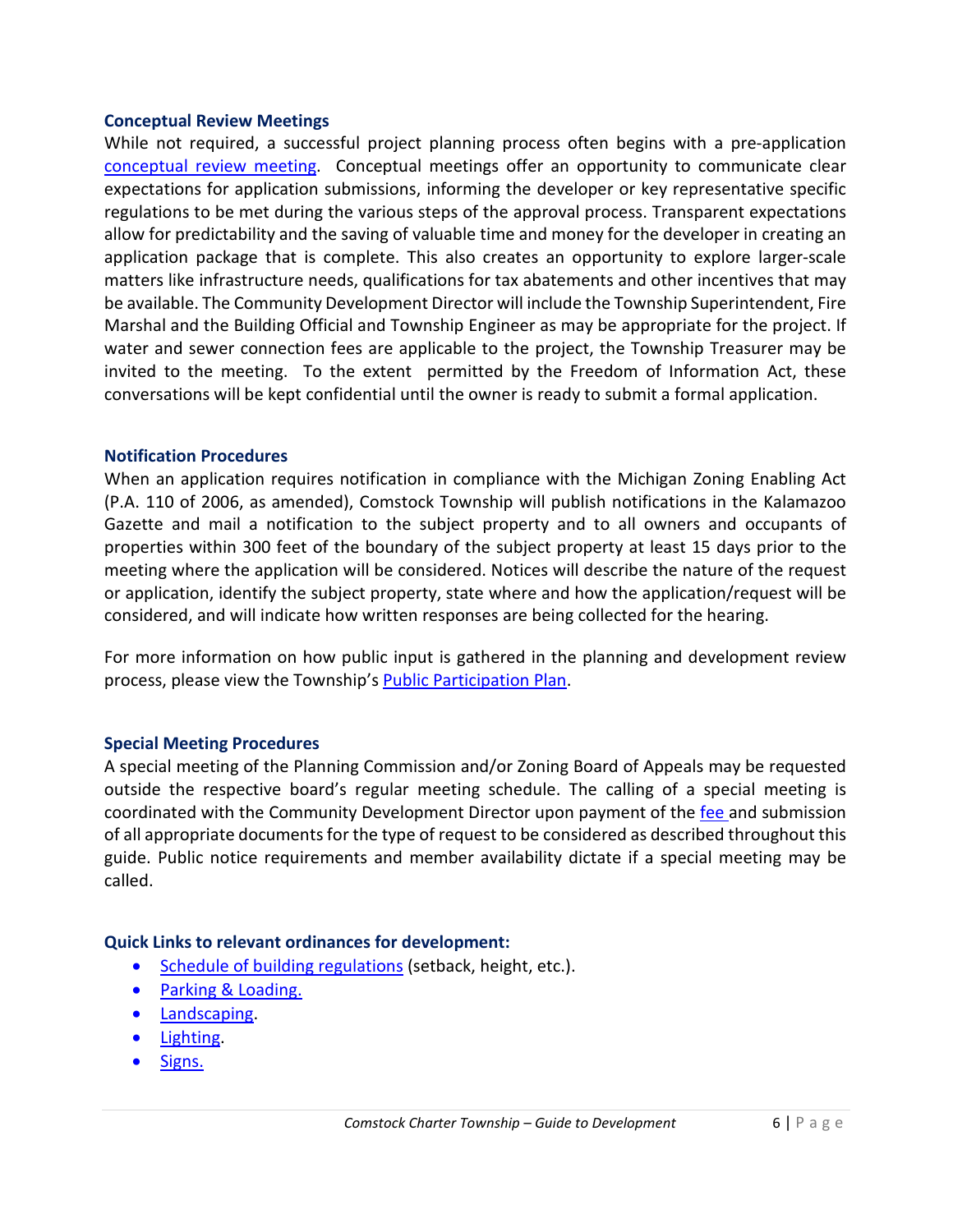### <span id="page-7-0"></span>**REZONING**

### **Who can initiate a rezoning?**

An amendment to the Zoning Map  $-$  a rezoning  $-$  can be initiated by the property owner or an applicant(s) with permission of the property owner, the Planning Commission or the Township Board.

### **What is needed to initiate a rezoning?**

**\_\_\_\_\_\_\_\_\_\_\_\_\_\_\_\_\_\_\_\_\_\_\_\_\_\_\_\_\_\_\_\_**

Applications for rezoning must include the [Planning & Zoning Application](https://comstockmi.gov/wp-content/uploads/2020/09/1a-Planning-and-Zoning-Application-Form-FILLABLE_Sept2020.pdf) with all informational items completed, appropriate attachments, and the fee as identified in the fee schedule.

#### **What are the steps in the rezoning process?**

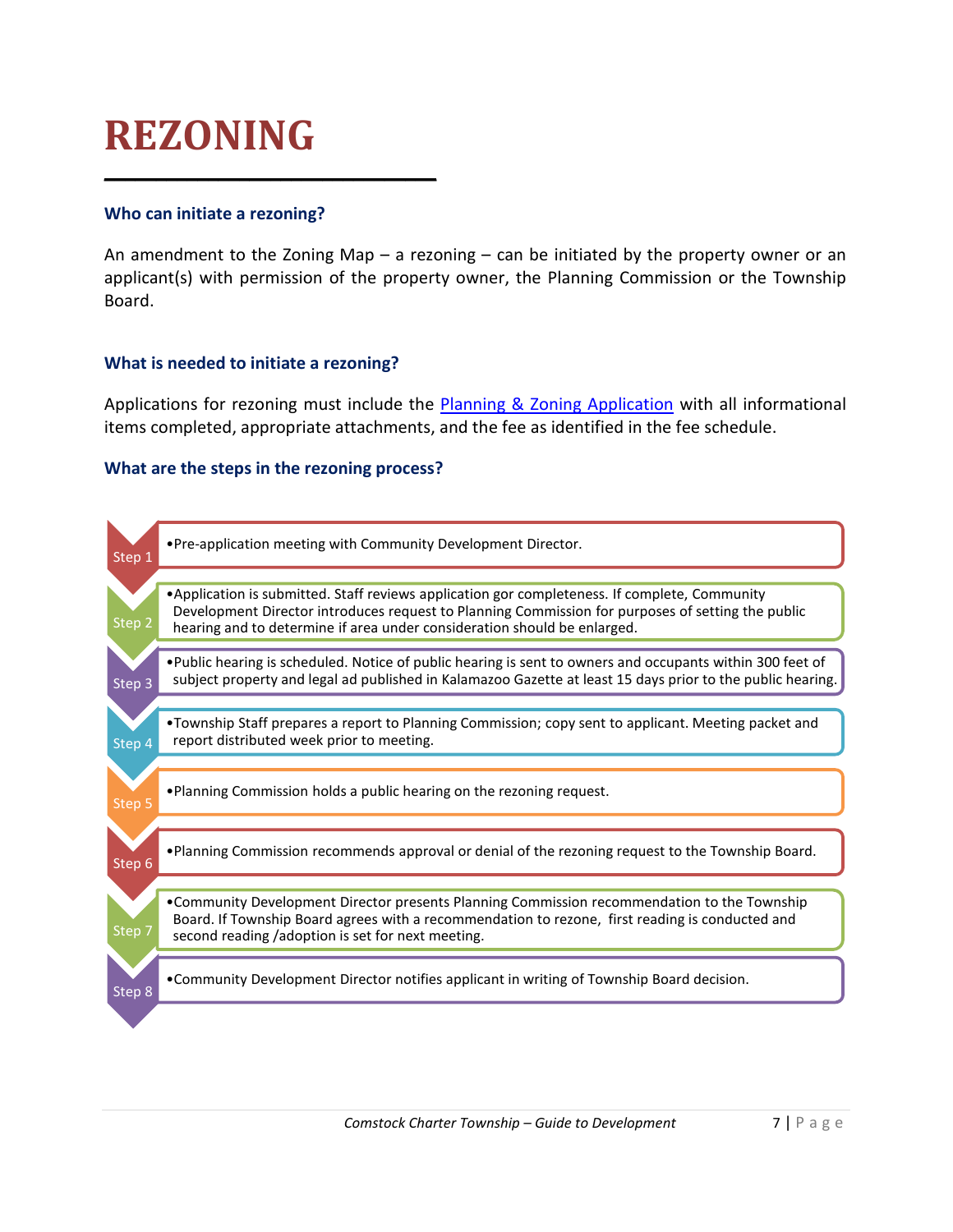### <span id="page-8-0"></span>**CONDITIONAL REZONING**

### **What is a conditional rezoning?**

**\_\_\_\_\_\_\_\_\_\_\_\_\_\_\_\_\_\_\_\_\_\_\_\_\_\_\_\_\_\_\_\_**

A conditional rezoning is essentially a 'contract to rezone' where an applicant requests a different zoning district – a rezoning – for a particular purpose – condition(s). So long as the conditions are met, the rezoning of the land remains. If the conditions are not met, the zoning reverts to the prior zoning district. A conditional rezoning can be initiated by the property owner or an applicant(s) with permission of the property owner. The Township cannot request conditions of an applicant or require an applicant to file for a conditional rezoning request.

### **What is needed to initiate a conditional rezoning?**

Applications for conditional rezoning must include the [Planning & Zoning Application](https://comstockmi.gov/wp-content/uploads/2020/09/1a-Planning-and-Zoning-Application-Form-FILLABLE_Sept2020.pdf) with all informational items completed, appropriate attachments including an Offer of Conditions, and the fee as identified in the fee schedule for a rezoning request.

### **What are the steps in the rezoning process?**

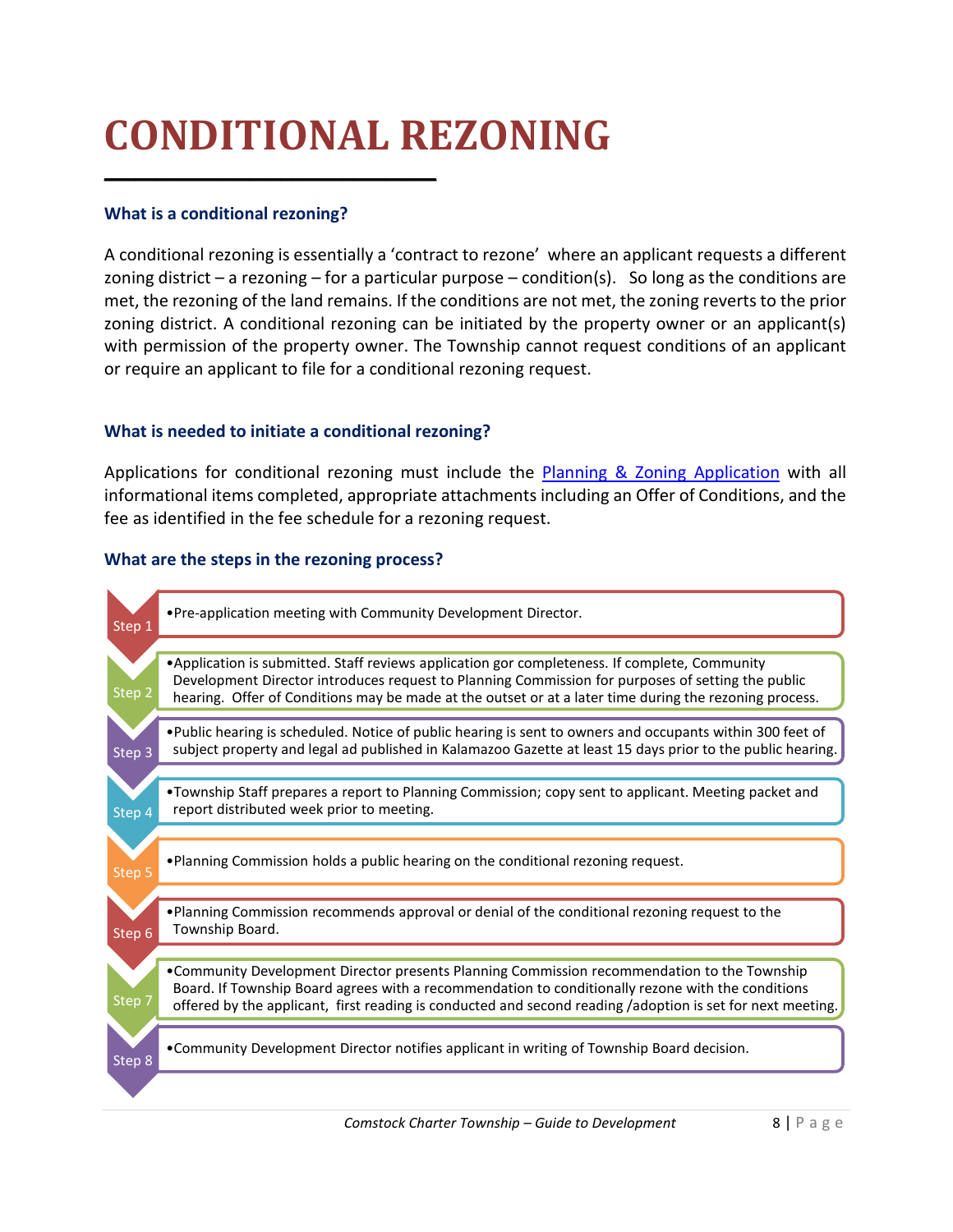### <span id="page-9-0"></span>**ZONING COMPLIANCE PERMITS**

### **Zoning Compliance Permit for Change in Use of Property.**

**\_\_\_\_\_\_\_\_\_\_\_\_\_\_\_\_\_\_\_\_\_\_\_\_\_\_\_\_\_\_\_\_**

A [Zoning Compliance Permit –](https://comstockmi.gov/wp-content/uploads/2020/03/1L-Change-in-Use-ZCP-FILLABLE.pdf) Change in Use of Property is required for the commencement of a new use of an existing building or upon an improved property as outlined in Section [27.02](https://library.municode.com/mi/comstock_charter_township,_(_kalamazoo_co.)/codes/zoning?nodeId=PT300_300.000ZOORORNO156ADNO11976EFJA11977_ART27.00_300.2700ADENAMORNO456_300.2702ZOCOPE) of the Zoning Ordinance. This permit serves as confirmation that the building, site and/or land use proposed is in compliance with the ordinances. A fee is due as outlined in the [fee schedule.](https://comstockmi.gov/wp-content/uploads/2021/05/Planning-and-Zoning-Fee-Schedule.pdf)

### **Zoning Compliance Permit for an Accessory Building of 200 square feet or less in area.**

A Zoning Compliance Permit - Accessory Buildings is required for any accessory building not exceeding 200 square feet in area as described in Section [27.02](https://library.municode.com/mi/comstock_charter_township,_(_kalamazoo_co.)/codes/zoning?nodeId=PT300_300.000ZOORORNO156ADNO11976EFJA11977_ART27.00_300.2700ADENAMORNO456_300.2702ZOCOPE) of the Zoning Ordinance. Note that buildings larger than 200 square feet are exempt from this permit as a **Building Permit is necessary** in those instances, per the Michigan Building Code. A fee is due as outlined in the [fee schedule.](https://comstockmi.gov/wp-content/uploads/2021/05/Planning-and-Zoning-Fee-Schedule.pdf)

### **Zoning Compliance Permit for Wireless Communication Facilities.**

A Zoning Compliance Permit – [Wireless Communication Facilities i](https://www.comstockmi.gov/wp-content/uploads/2019/11/ZON-COMP-PERMIT-APP-FOR-WCF-FILLABLE.pdf)s required for the addition to or modification of equipment on a wireless communication facility/tower as outlined in Section[s 4.19](https://library.municode.com/mi/comstock_charter_township,_(_kalamazoo_co.)/codes/zoning?nodeId=PT300_300.000ZOORORNO156ADNO11976EFJA11977_ART4.00_300.400GEPR_300.419WICOFA) and [27.02](https://library.municode.com/mi/comstock_charter_township,_(_kalamazoo_co.)/codes/zoning?nodeId=PT300_300.000ZOORORNO156ADNO11976EFJA11977_ART27.00_300.2700ADENAMORNO456_300.2702ZOCOPE) of the Zoning Ordinance. A fee is due as outlined in the [fee schedule.](https://comstockmi.gov/wp-content/uploads/2021/05/Planning-and-Zoning-Fee-Schedule.pdf)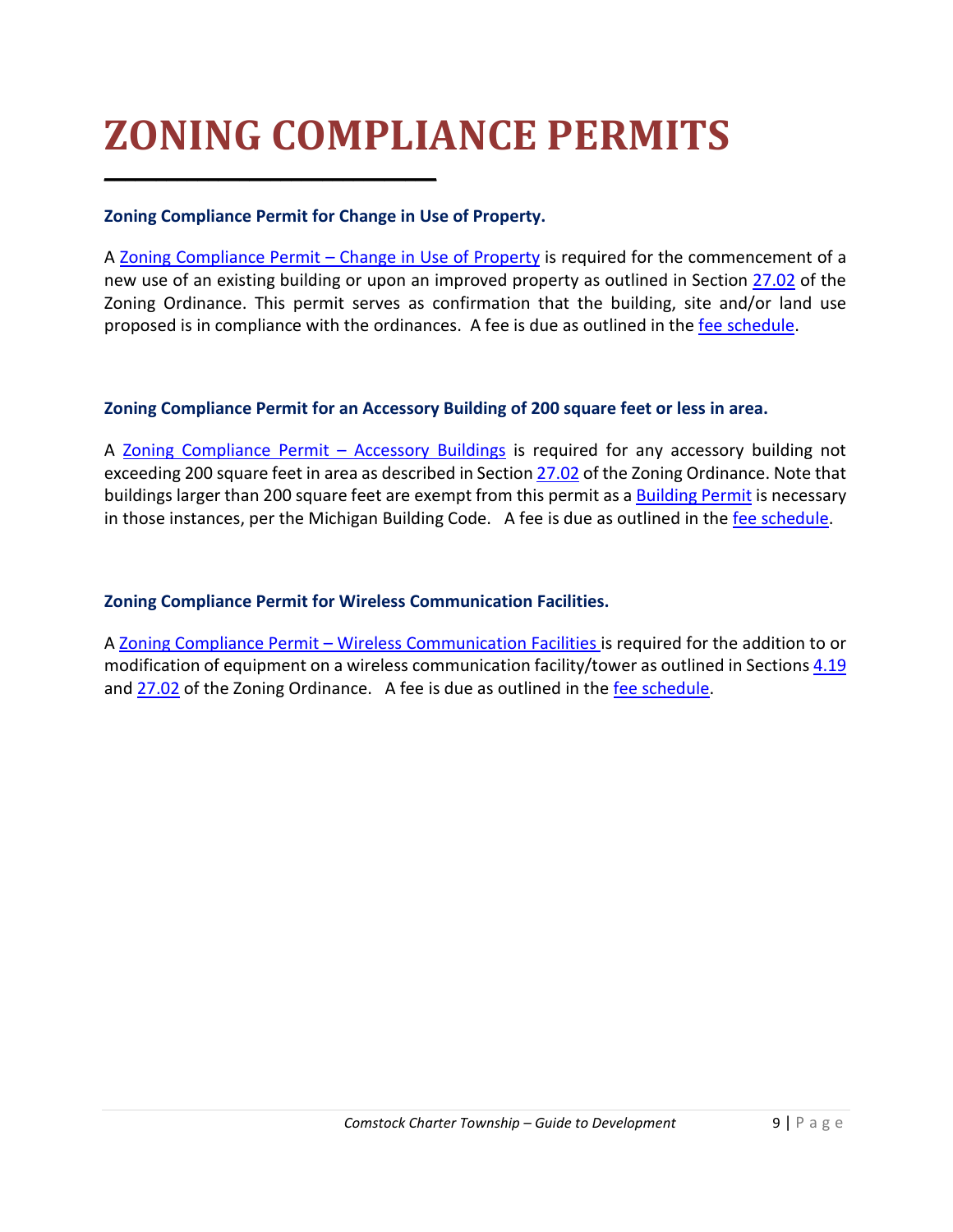### <span id="page-10-0"></span>**SITE PLAN REVIEW**

**\_\_\_\_\_\_\_\_\_\_\_\_\_\_\_\_\_\_\_\_\_\_\_\_\_\_\_\_\_\_\_\_**

### **The role of site plans in the development process.**

Site plans are essential to the development process to ensure harmonious relationships between buildings, uses and site improvements with the Zoning Ordinance. Following [application f](https://comstockmi.gov/wp-content/uploads/2020/09/1a-Planning-and-Zoning-Application-Form-FILLABLE_Sept2020.pdf)or site plan approval, all development proposals must undergo site plan review and approval by the Community Development Director (administrative site plan review) or the Planning Commission (all other site plans). Informational requirements for site plan review are found on this [checklist.](https://www.comstockmi.gov/wp-content/uploads/2019/10/1dsiteplanreviewchecklistoct2018.pdf)



#### Notes:

- Planning Commission meetings occur on the 2<sup>nd</sup> and 4<sup>th</sup> Thursday of the month.
- The site plan approval is good for 18 months within which time period a building permit must be secured and construction commenced.
- The process typically takes 30-60 days; less time if administrative site plan review is conducted.
- *The steps and timelines listed above are intended to provide general guidance to applicants. Meeting schedules and the timeliness of application submittals may impact the project timeline.*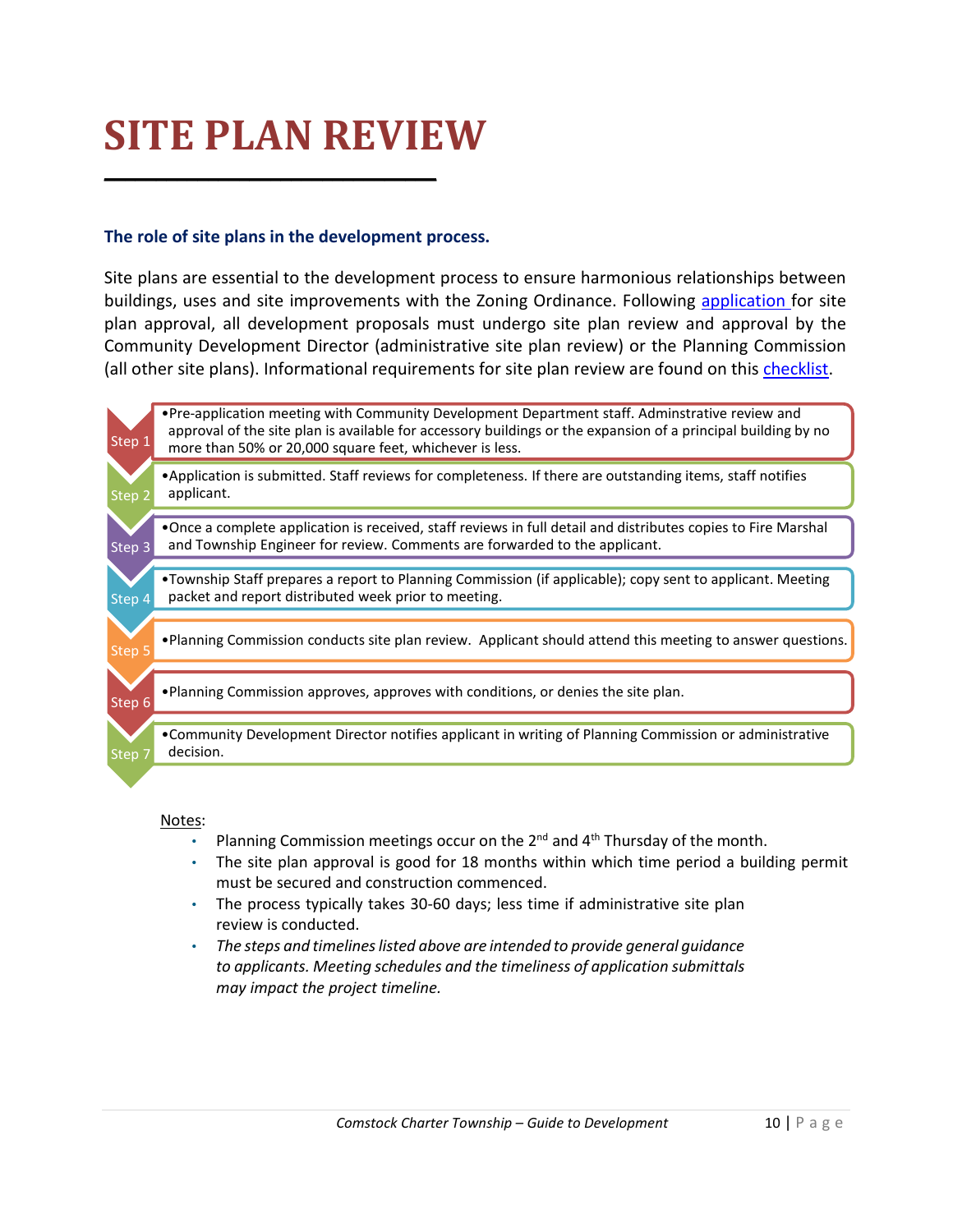### <span id="page-11-0"></span>**SPECIAL EXCEPTION USE**

### **What is a special exception use?**

**\_\_\_\_\_\_\_\_\_\_\_\_\_\_\_\_\_\_\_\_\_\_\_\_\_\_\_\_\_\_\_\_**

Special exception uses are those land uses in a zoning district that may have elements or features that make them unsuitable for every location with the district. These elements may include increased traffic, odor, noise or other nuisance impacts.



#### Notes:

- Planning Commission meetings occur on the  $2^{nd}$  and  $4^{th}$  Thursday of each month.
- Application fee is \$500. The Planning & Zoning Application form is available [here:](https://comstockmi.gov/wp-content/uploads/2020/09/1a-Planning-and-Zoning-Application-Form-FILLABLE_Sept2020.pdf)
- See [Section 4.13.c.2 o](https://library.municode.com/mi/comstock_charter_township,_(_kalamazoo_co.)/codes/zoning?nodeId=PT300_300.000ZOORORNO156ADNO11976EFJA11977_ART4.00_300.400GEPR_300.413USPEUNSPEX)f the Comstock Township Zoning Ordinance for review criteria considered by Planning Commission.
- *The steps and timelines listed above are intended as general guidance. Public noticing, meeting schedules and the timeliness of application submittals may impact the timeline.*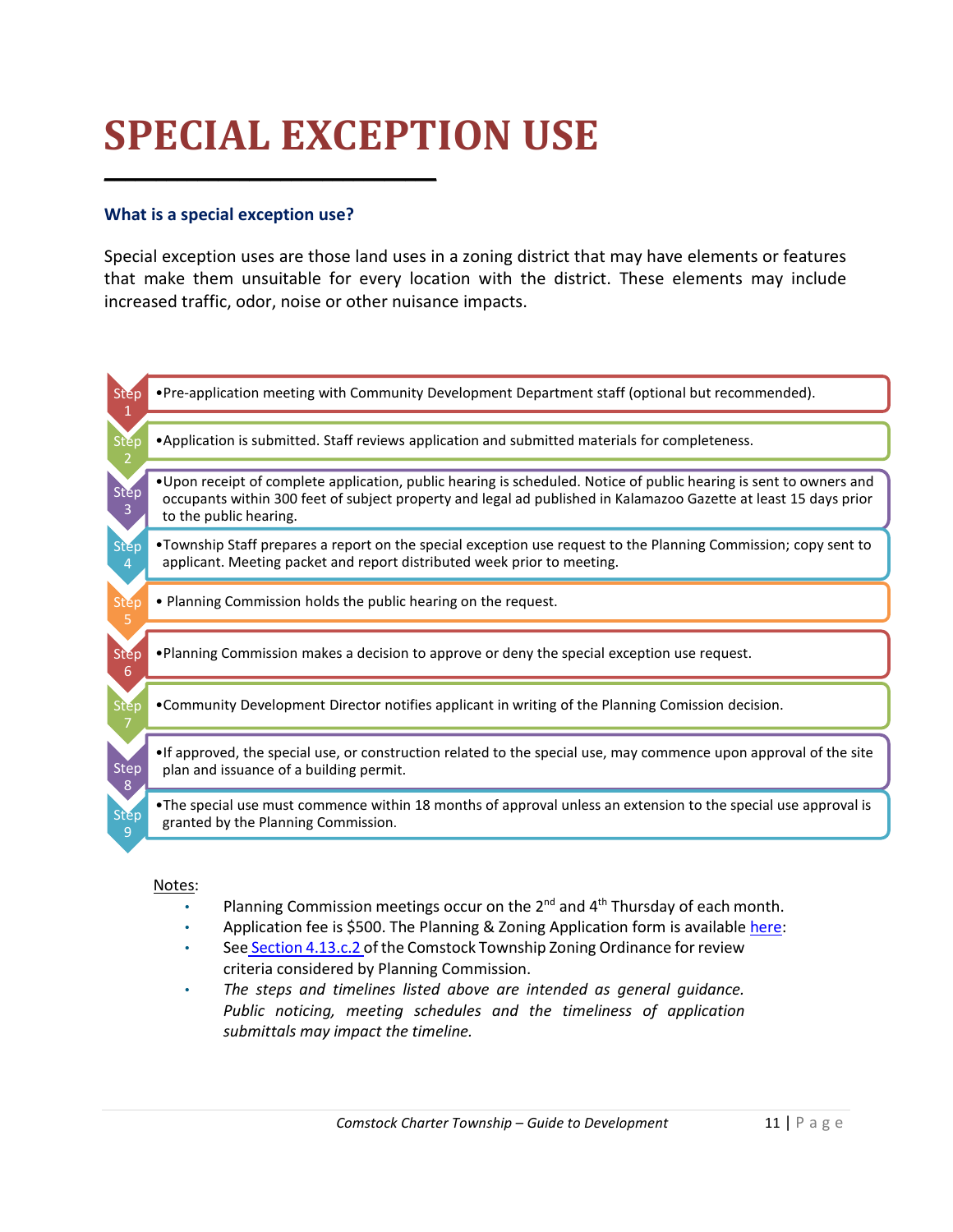### <span id="page-12-0"></span>**PLANNED UNIT DEVELOPMENTS**

### **What generally is a planned unit development (PUD)?**

**\_\_\_\_\_\_\_\_\_\_\_\_\_\_\_\_\_\_\_\_\_\_\_\_\_\_\_\_\_\_\_\_**

The planned unit development is a tool available for developersthat allows for flexibility and variety in the regulation of land development, fosters efficient and innovate land use, ownership, and variety of design and site layout. While PUDs allow for more flexible regulations, they also seek to preserve natural features not otherwise prioritized and to protect green space while providing amenities, public services, and utilities.

### **What is a planned unit residential development (PURD)?**

For a planned unit residential development (PURD), the intent is to promote variety in housing, both in cost and lifestyle. By allowing the dwelling type, density and open space to vary, yet maintaining those general policies and objectives of the Vision 2025 Master Plan, the PURD concept allows desirable environmental features to become part of the overall housing development.

### **What is a planned unit mixed development (PUMD)?**

For Planned Multi-Use Development (PMUD), the intent is to promote a mixture of uses incorporating office, commercial and industrial uses where appropriate based upon underlying zoning and compatibility with surrounding land use.

### **What is the approval process for a planned unit development?**

Planned Unit Developments follow both the special exception use and the site plan review processes. These reviews occur contemporaneously.

### **Where can I find more information about establishing a planned unit development?**

A fuller description of the PUD concept, the performance objectives, permitted densities and the steps for approval can be found [here.](https://library.municode.com/mi/comstock_charter_township,_(_kalamazoo_co.)/codes/zoning?nodeId=PT300)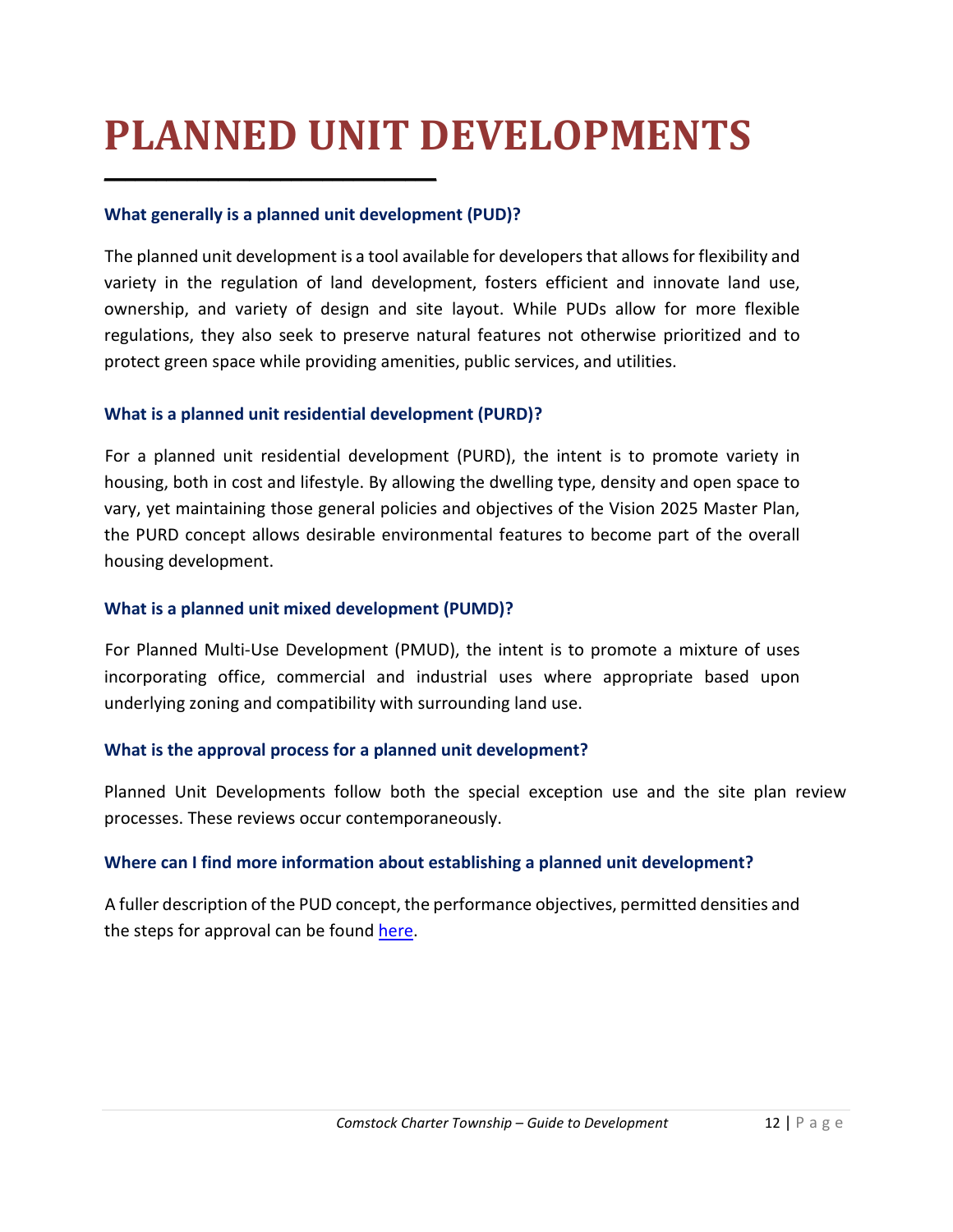### <span id="page-13-0"></span>**VARIANCES, APPEALS** *&* **INTERPRETATIONS**

**\_\_\_\_\_\_\_\_\_\_\_\_\_\_\_\_\_\_\_\_\_\_\_\_\_\_\_\_\_\_\_\_**

#### **What is a variance?**

A variance is permission or approval of specific features and measurements on a property that are not aligned with the standards set in the Zoning Ordinance. The steps involved are described below.

| Step 1 | • Pre-application meeting with Community Development Department staff (optional but recommended).                                                                                                                                                                |
|--------|------------------------------------------------------------------------------------------------------------------------------------------------------------------------------------------------------------------------------------------------------------------|
|        |                                                                                                                                                                                                                                                                  |
| Step 2 | . Application is submitted. Staff reviews application and submitted materials for completeness.                                                                                                                                                                  |
|        |                                                                                                                                                                                                                                                                  |
| Step 3 | •Upon receipt of complete application, public hearing is scheduled. Notice of public hearing is sent to owners and<br>occupants within 300 feet of subject property and legal ad published in Kalamazoo Gazette at least 15 days prior to<br>the public hearing. |
|        |                                                                                                                                                                                                                                                                  |
|        | •Township Staff prepares a report to ZBA; copy sent to applicant. Meeting packet and report distributed week prior to                                                                                                                                            |
|        | meeting.                                                                                                                                                                                                                                                         |
| Step 4 |                                                                                                                                                                                                                                                                  |
|        |                                                                                                                                                                                                                                                                  |
| Step 5 | •ZBA holds the public hearing on the request.                                                                                                                                                                                                                    |
|        |                                                                                                                                                                                                                                                                  |
|        | •ZBA approves or denies the variance, acts on appeal request or makes interpretation of the Zoning Ordinance at day                                                                                                                                              |
|        |                                                                                                                                                                                                                                                                  |
| Step 6 | of public hearing.                                                                                                                                                                                                                                               |
|        |                                                                                                                                                                                                                                                                  |
|        |                                                                                                                                                                                                                                                                  |
|        | • Community Development Director notifies applicant in writing of ZBA decision.                                                                                                                                                                                  |
| Step   |                                                                                                                                                                                                                                                                  |
|        |                                                                                                                                                                                                                                                                  |
|        |                                                                                                                                                                                                                                                                  |
|        |                                                                                                                                                                                                                                                                  |

#### Notes:

- ZBA can consider non-use variances, appeals from the decision of a Township Official and requests for an interpretation of the Zoning Ordinance.
- Application fee is outlined in the [fee schedule.](https://comstockmi.gov/wp-content/uploads/2021/05/Planning-and-Zoning-Fee-Schedule.pdf) The Planning & Zoning Application is availabl[e here.](https://comstockmi.gov/wp-content/uploads/2020/09/1a-Planning-and-Zoning-Application-Form-FILLABLE_Sept2020.pdf)
- To appeal a decision by the ZBA, an applicant may file suit with Kalamazoo County Circuit Court pursuant to the provisions of the Michigan Zoning Enabling Act.
- *The steps and timelines listed above are for general guidance. Public noticing, meeting schedules, and the timeliness of application submittals may impact the timeline.*

#### Variance Standards:

Per the State of Michigan Zoning Enabling Act, requested variances must demonstrate a practical difficulty, which is defined as:

- Unique circumstances applying to the property.
- Conformance unnecessarily burdensome.
- No adverse effect upon adjacent properties.
- Need for the variance was not self-created.
- The variance requested is the minimum necessary.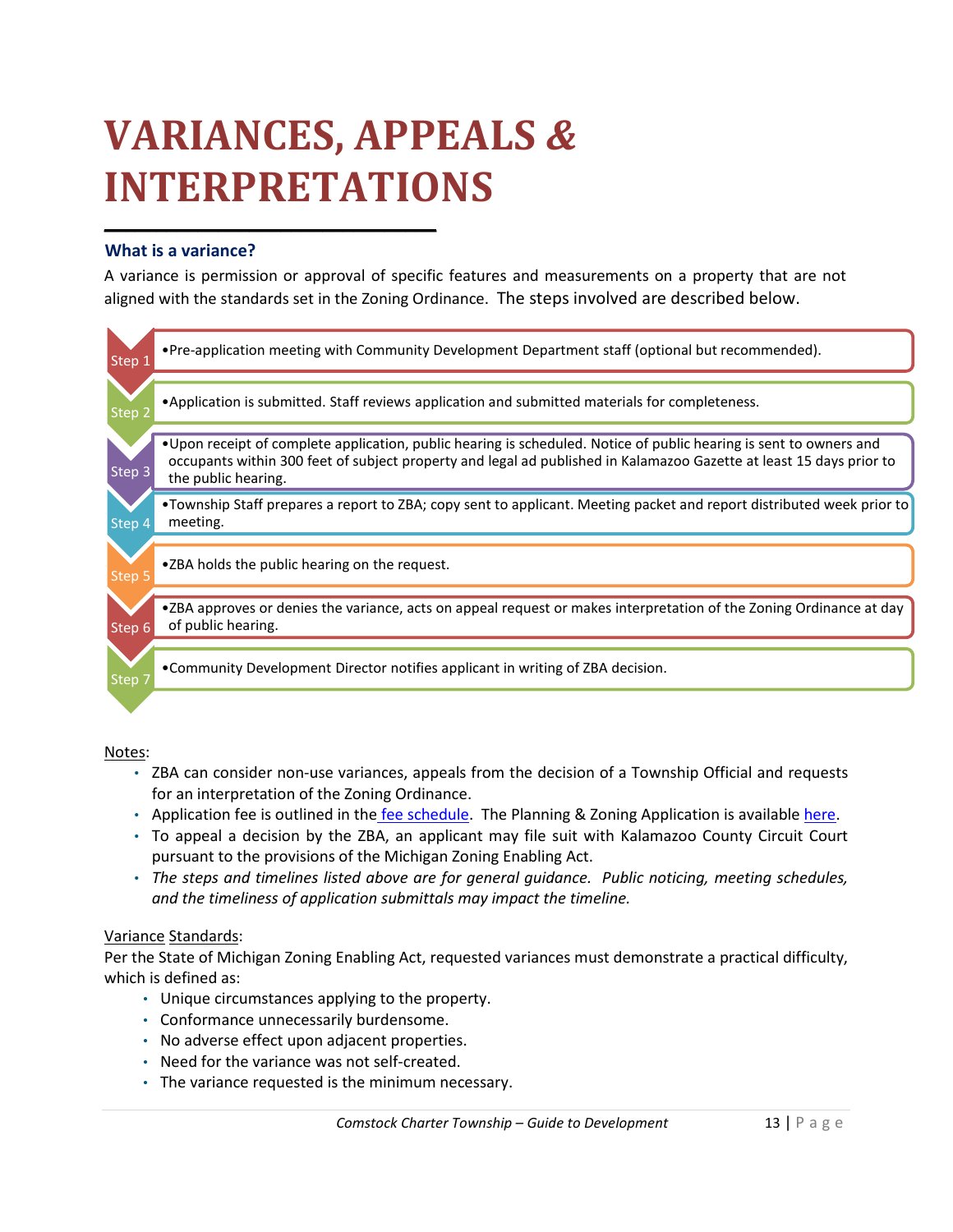### <span id="page-14-0"></span>**BUILDING PERMITS**

**\_\_\_\_\_\_\_\_\_\_\_\_\_\_\_\_\_\_\_\_\_\_\_\_\_\_\_\_\_\_\_\_**

### **Who approves construction permits such a building, electrical, mechanical and plumbing?**

All permitting and inspections regarding construction are approved and scheduled by the [Kalamazoo Area Building Authority](https://kaba-mi.org/) (KABA).

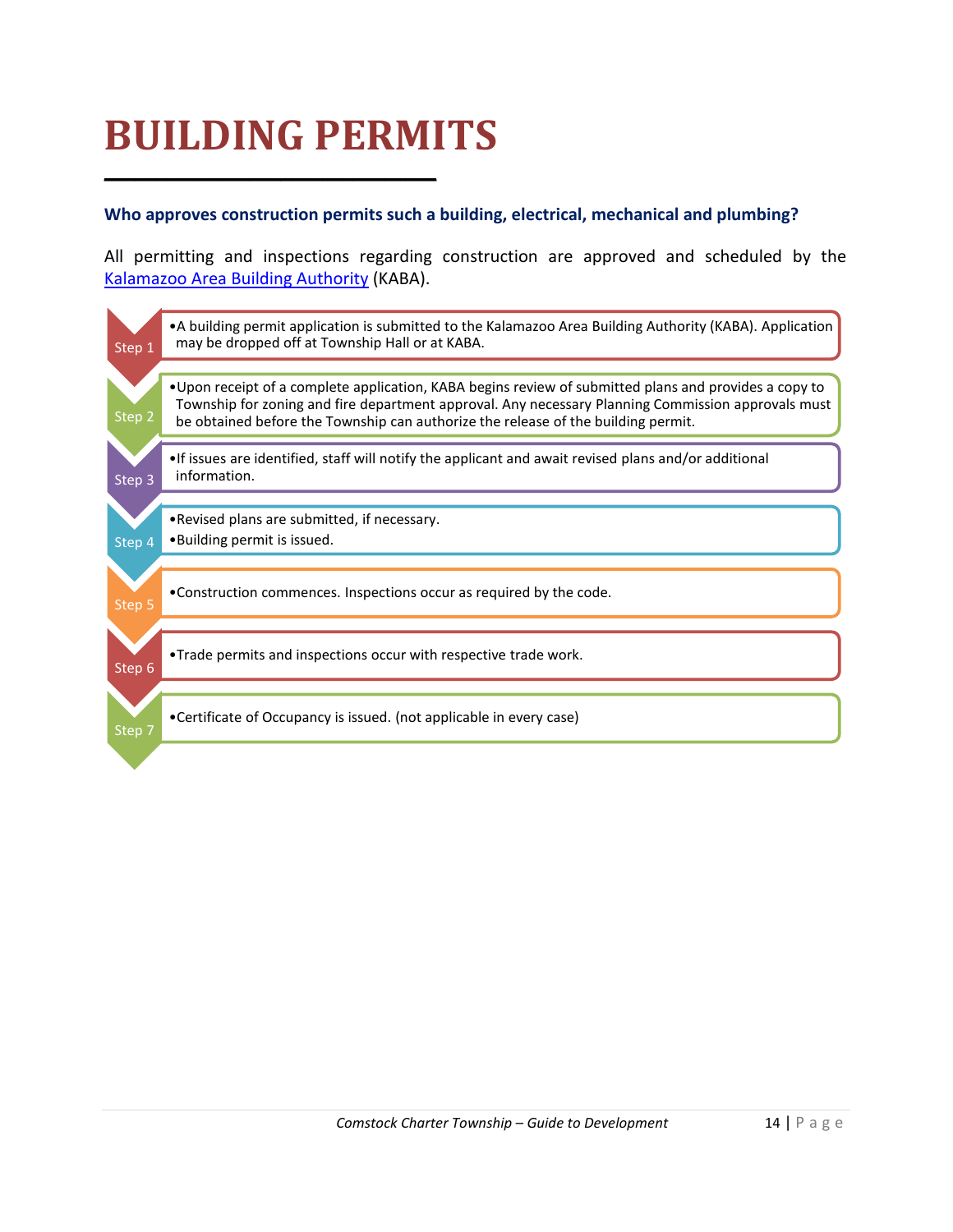### <span id="page-15-0"></span>**FINANCIAL INCENTIVES**

As a Township, the incentives that may be offered are more limited than those available from a city. However, the Township offers the below incentives and is willing to be a partner with other agencies and/or a developer in pursuing funding from the State of Michigan in the form of loans and grants or similar opportunities.

### **Industrial Development District.**

**\_\_\_\_\_\_\_\_\_\_\_\_\_\_\_\_\_\_\_\_\_\_\_\_\_\_\_\_\_\_\_\_**

To encourage greater industrial development and spur manufacturing opportunities for developers, business owners and residents, Comstock Township offers tax incentives for industrial development. The incentives can be applied to the expansion of existing facilities, renovation of aging facilities and construction of new facilities, per P.A. 196 of 1974, the Plant Rehabilitation and Industrial Development Districts Act. The Industrial Facilities Exemption certificate can provide property tax abatement for a maximum of 12 years. For more information on the Industrial Development District, please contact the Township Clerk at [clerk@comstockmi.gov](mailto:clerk@comstockmi.gov).

### **Brownfield Tax Increment Financing.**

Brownfield Tax Increment financing, through P.A. 381 of 1996, allows developers to receive reimbursement for environmental and non-environmental redevelopment activities. Brownfields are properties and/or sites that are contaminated, blighted, functionally obsolete or hold historic value. Reimbursement for costs associated with redeveloping a brownfield occurs through the collection of incremental state and local taxes as the taxable value of the property increases through the revitalization process. To benefit from brownfield tax increment financing, developers will need to work with the Kalamazoo County Brownfield Redevelopment Authority to produce a workplan for review by appropriate agencies.

Although not the lead agency for brownfield sites in Comstock, the Township is ready and willing to partner with and assist a developer in pursuing the appropriate county and state approvals, grants, loans and to establish a Brownfield Tax Increment Financing plan to return a site to active use.

To learn more about the Brownfield Program, initial evaluations, and workplan development, please contact the Kalamazoo County Brownfield Redevelopment Authority at (269) 384-8112 or visit the authority's [web page.](https://kalcountybrownfield.com/)